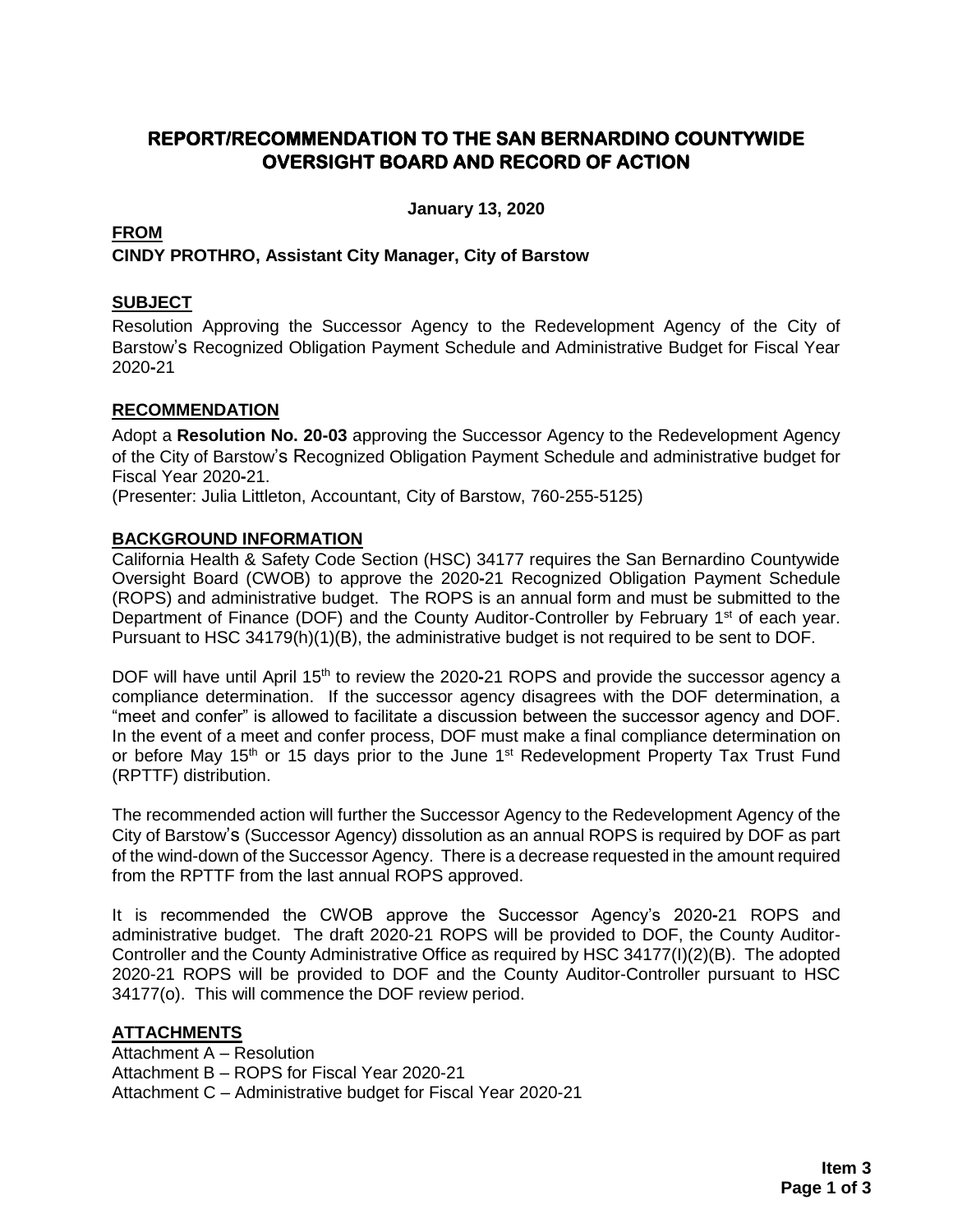**Resolution Approving the Successor Agency to the Redevelopment Agency of the City of Barstow's Recognized Obligation Payment Schedule and Administrative Budget for Fiscal Year 2020-21 January 13, 2020**

## **REVIEW BY OTHERS**

This item has been reviewed by Community Development and Housing Agency on December 19, 2019 and San Bernardino Countywide Oversight Board Legal Counsel on December 26, 2019.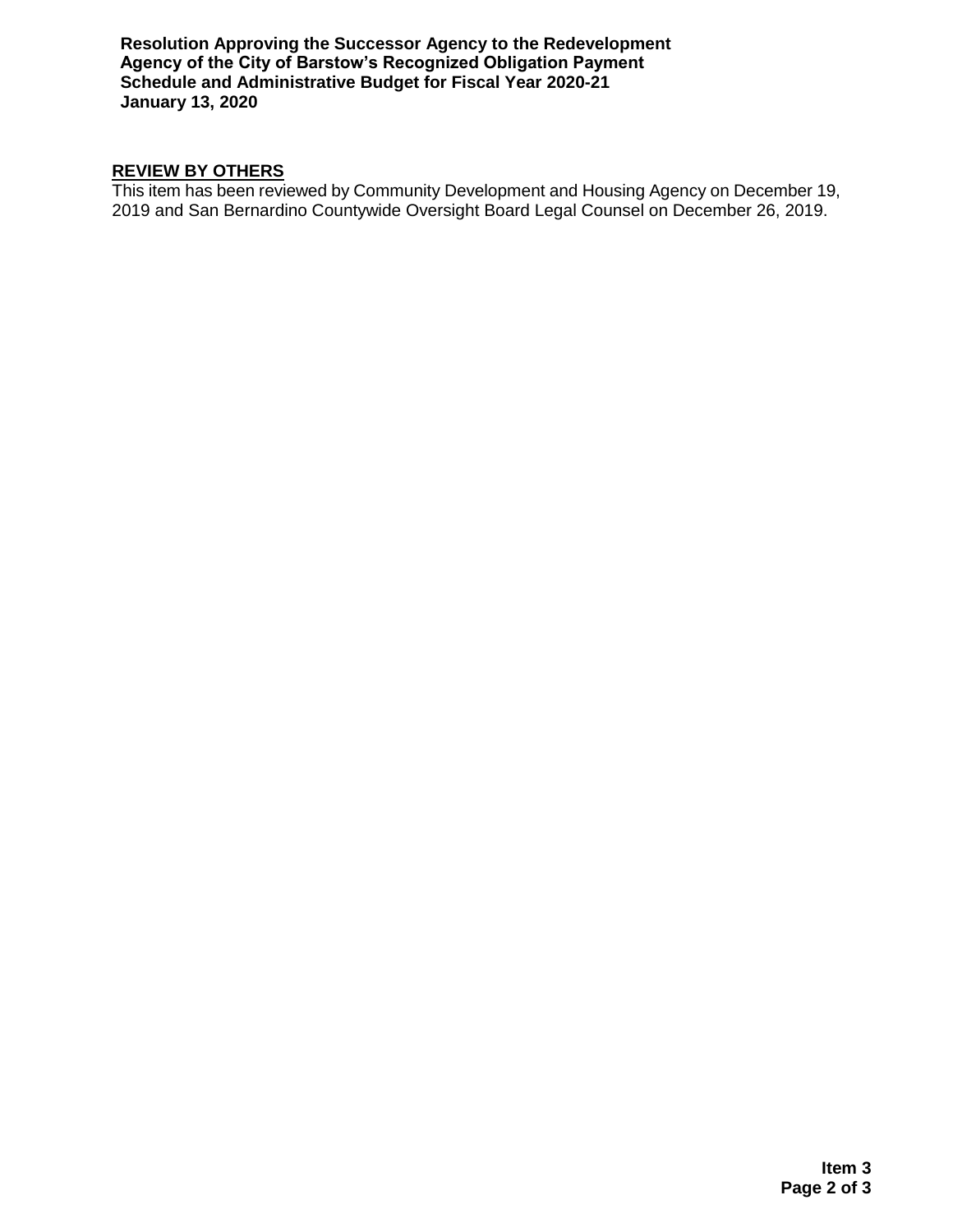**Resolution Approving the Successor Agency to the Redevelopment Agency of the City of Barstow's Recognized Obligation Payment Schedule and Administrative Budget for Fiscal Year 2020-21 January 13, 2020**

Record of Action of the San Bernardino Countywide Oversight Board

#### **APPROVED**

Moved: Richard DeNava Seconded: Acquanetta Warren Ayes: Richard DeNava, Kenneth Miller, Cindy Saks, Lawrence Strong, Acquanetta Warren, David Wert Absent: Mario Vasquez

Lynna Monell, SECRETARY

BY Mona Monell

DATED: January 13, 2020



- cc: File- San Bernardino Countywide Oversite Board
- la 01/15/2020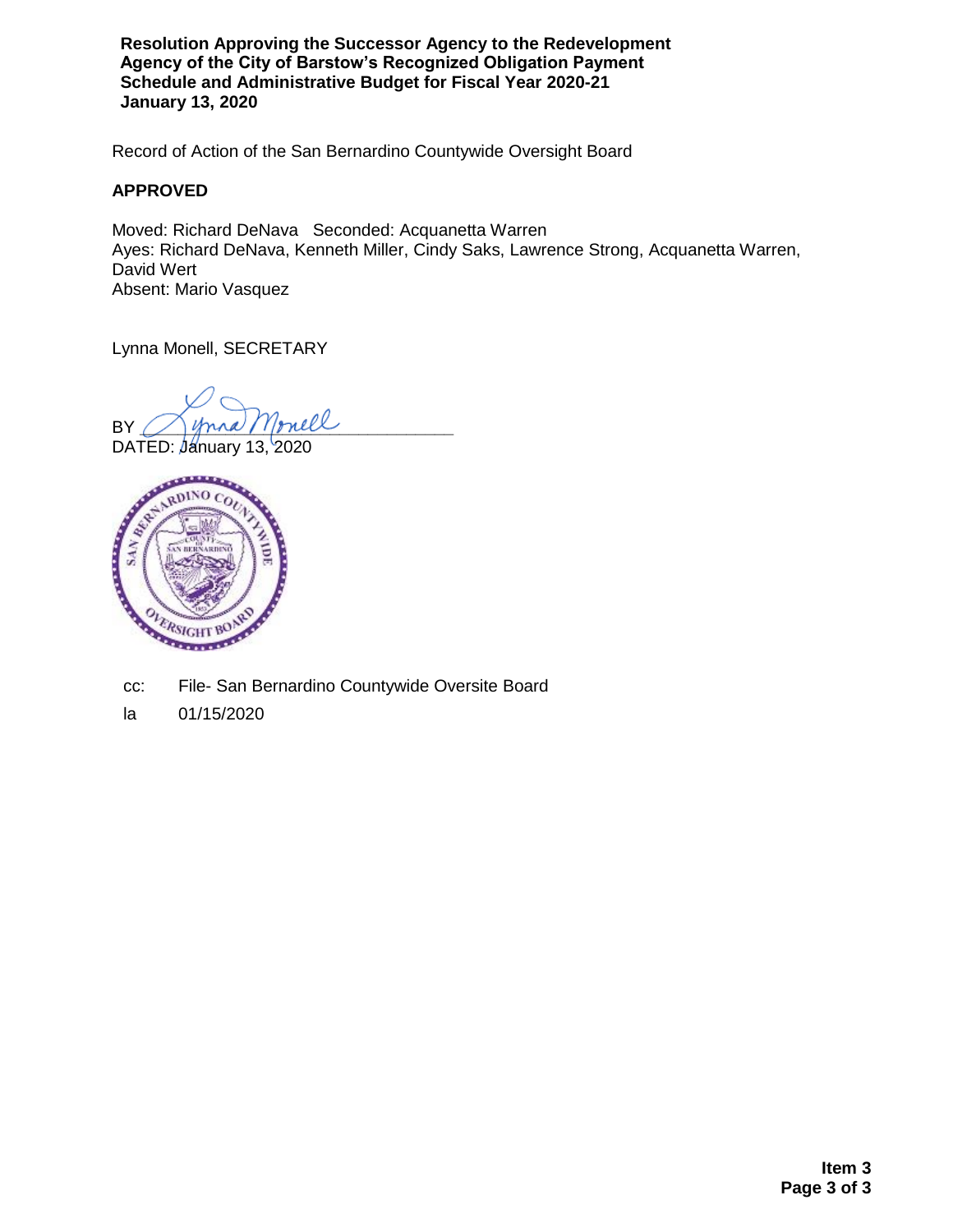#### RESOLUTION NO. 2020-03

#### RESOLUTION OF THE SAN BERNARDINO COUNTYWIDE OVERSIGHT BOARD ADOPTING THE SUCCESSOR AGENCY TO THE REDEVELOPMENT AGENCY OF BARSTOW'S RECOGNIZED OBLIGATION PAYMENT SCHEDULE AND ADMINISTRATIVE BUDGET FOR FISCAL YEAR 2020-21

On Monday, January 13, 2020 on motion of San Bernardino Countywide Oversight Board Member DeNava, duly seconded by San Bernardino Countywide Oversight Board Member Warren and carried, the following resolution is adopted by the San Bernardino Countywide Oversight Board, State of California.

WHEREAS, California Health and Safety Code Section (HSC) 34179(e) requires all action items of the San Bernardino Countywide Oversight Board be accomplished by resolution; and

WHEREAS, HSC 34177 requires the San Bernardino Countywide Oversight Board to approve the Recognized Obligation Payment Schedule (ROPS) and administrative budget: and

WHEREAS, pursuant to HSC 34177(o), the deadline for submitting the ROPS for Fiscal Year 2019-20 to the Department of Finance is February 1, 2020.

NOW, THEREFORE, the San Bernardino Countywide Oversight Board hereby resolves, determines and orders as follows:

Section 1. The foregoing recitals are true and correct.

Section 2. The Successor Agency to the Redevelopment Agency of Barstow Successor Agency's ROPS and administrative budget for Fiscal Year 2020-21 in the form presented, together with such changes thereto as may be approved by the San Bernardino Countywide Oversight Board, are hereby approved.

Section 3. This resolution shall take effect from and after the date of its passage and adoption.

PASSED AND ADOPTED by the San Bernardino Countywide Oversight Board, State of California, by the following vote:

- AYES: OVERSIGHT BOARD MEMBER: Richard DeNava, Kenneth Miller, Cindy Saks, Lawrence Strong, Acquanetta Warren, David Wert
- NOES: **OVERSIGHT BOARD MEMBER: None**
- ABSENT: **OVERSIGHT BOARD MEMBER: Mario Vasquez**

\* \* \* \* \*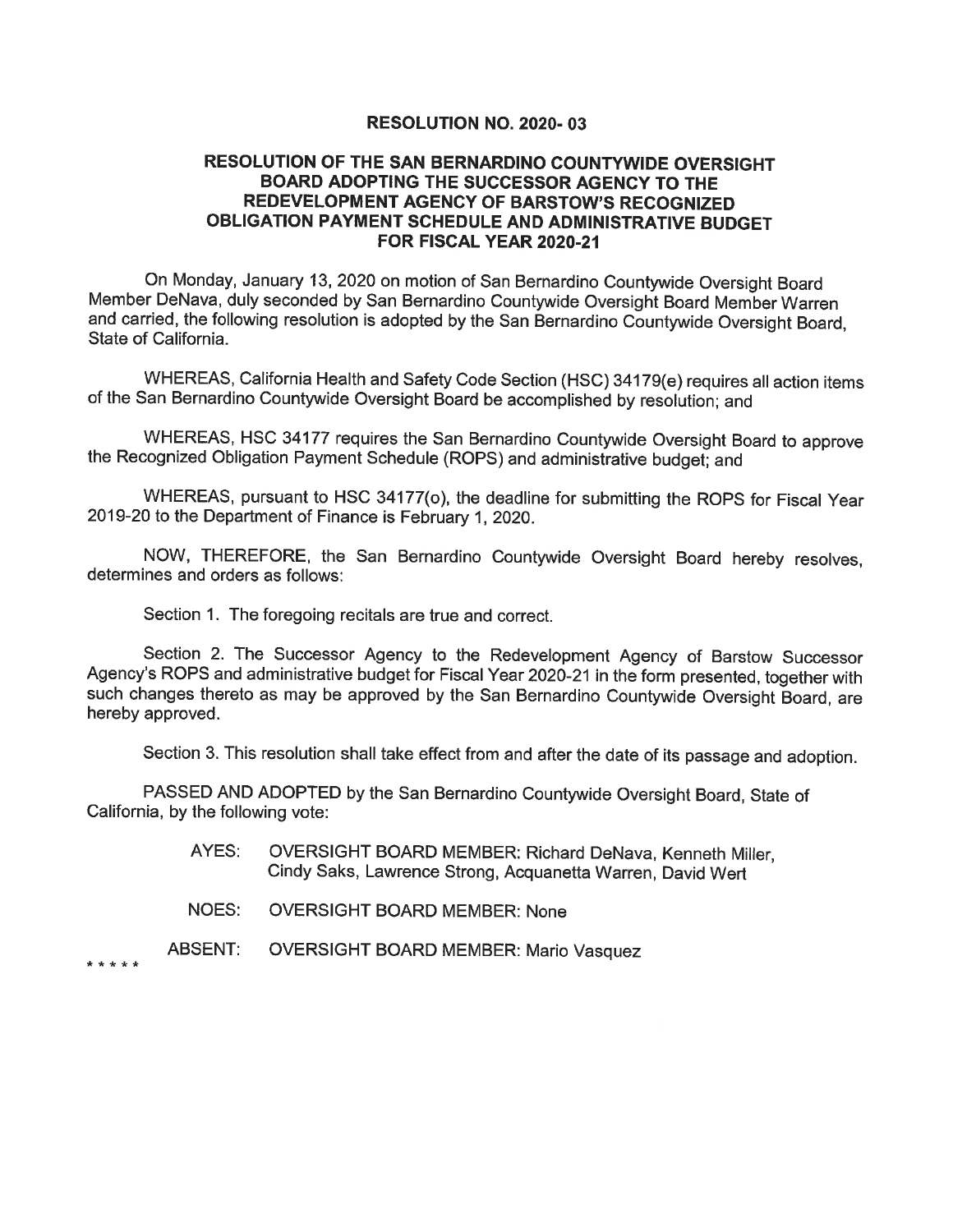### **STATE OF CALIFORNIA**

SS.

 $\mathcal{E}$  $\lambda$ 

#### COUNTY OF SAN BERNARDINO  $\lambda$

I, LYNNA MONELL, Secretary to the San Bernardino Countywide Oversight Board, State of California, hereby certify the foregoing to be a full, true and correct copy of the record of the action taken by the Countywide Oversight Board, by vote of the members present, as the same appears in the Official Minutes of said Board at its meeting of January 13, 2020. #3LA

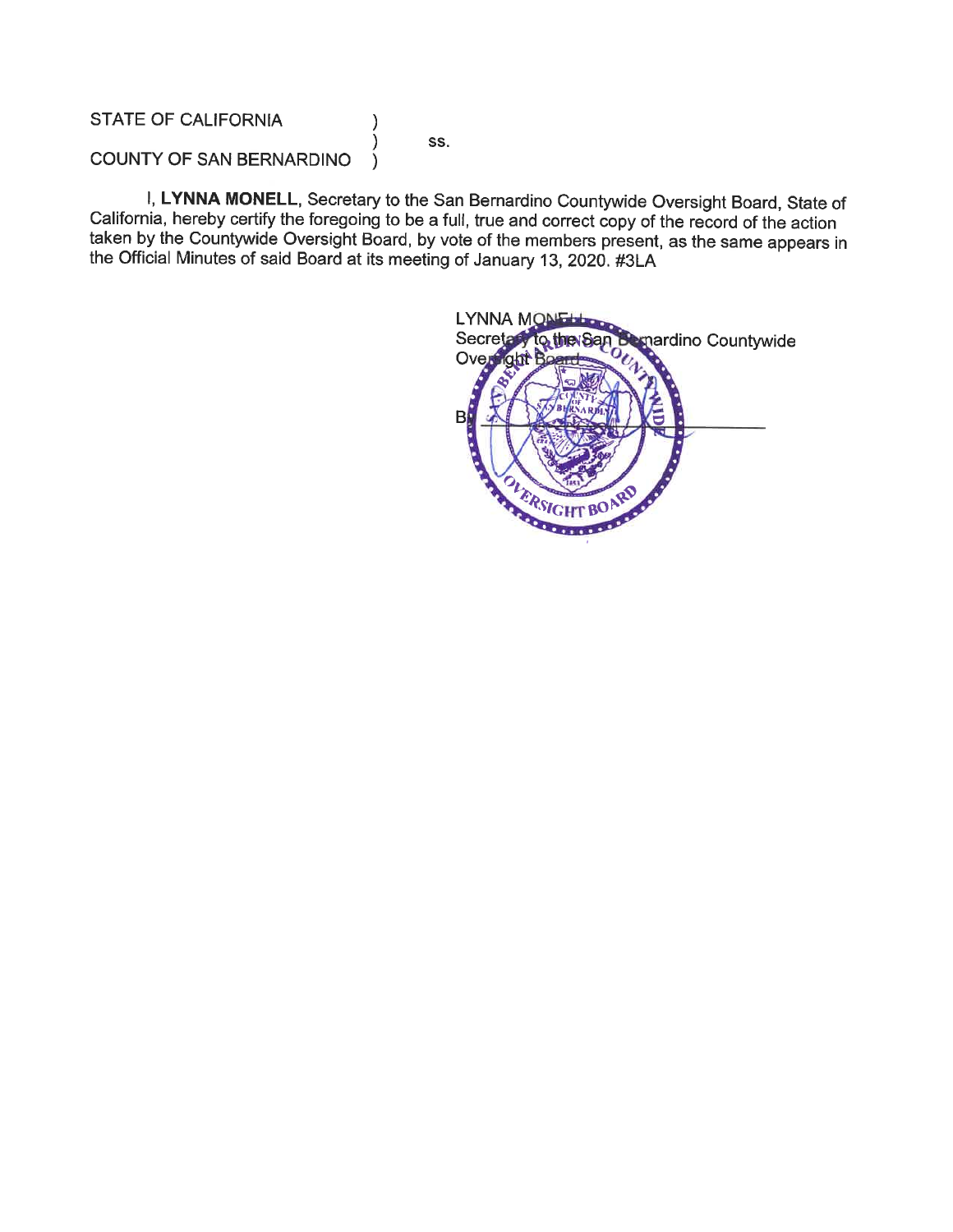# Recognized Obligation Payment Schedule (ROPS 20-21) - Summary<br>Filed for the July 1, 2020 through June 30, 2021 Period

| <b>Successor Agency:</b> | <b>Barstow</b> |
|--------------------------|----------------|
| County:                  | San Bernardino |

|    | <b>Current Period Requested Funding for Enforceable Obligations (ROPS Detail)</b> | <b>20-21A Total</b><br>(July - December) |      | 20-21B Total<br>(January - June) |      | ROPS 20-21 Total |
|----|-----------------------------------------------------------------------------------|------------------------------------------|------|----------------------------------|------|------------------|
| A  | Enforceable Obligations Funded as Follows (B+C+D):                                |                                          | $-S$ | $\sim$                           | - 55 |                  |
| B  | <b>Bond Proceeds</b>                                                              | <b>1999</b>                              |      |                                  |      |                  |
| C. | Reserve Balance                                                                   |                                          |      |                                  |      |                  |
| D  | Other Funds                                                                       |                                          |      |                                  |      |                  |
| Е. | Redevelopment Property Tax Trust Fund (RPTTF) (F+G):                              | 1,148,854 \$                             |      | 69,903 \$                        |      | 1,218,757        |
| F. | <b>RPTTF</b>                                                                      | 1,116,854                                |      | 37,903                           |      | 1,154,757        |
| G  | <b>Administrative RPTTF</b>                                                       | 32,000                                   |      | 32,000                           |      | 64,000           |
| н  | <b>Current Period Enforceable Obligations (A+E):</b>                              | 1,148,854 \$                             |      | 69,903                           |      | 1,218,757        |

Certification of Oversight Board Chairman:<br>Pursuant to Section 34177 (o) of the Health and Safety code, I hereby certify that the above is a true and accurate Recognized Obligation<br>Payment Schedule for the above named successor agency.

 $2180760$ Title<br>202 Name  $/s/$ Signature Date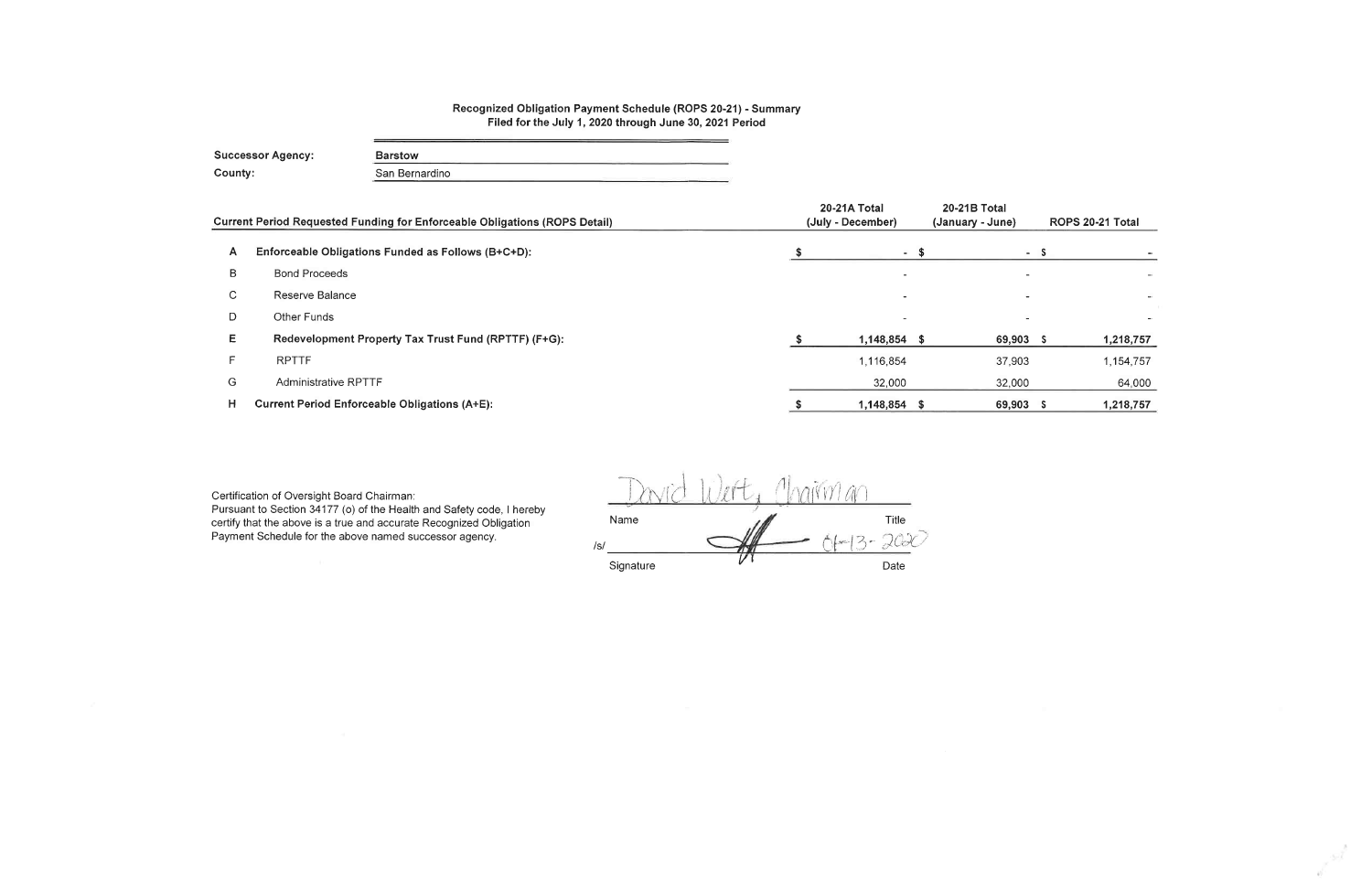|                                                                                              |                                                            |                                                                         |                                             |                                        |                            |                                                                                   |                     | Barstow Recognized Obligation Payment Schedule (ROPS 20-21) - ROPS Detail |                                                                        |                                             |    |                                 |                          |                           |             |                                          |                 |                                 |                         |                  |              |                                                        |
|----------------------------------------------------------------------------------------------|------------------------------------------------------------|-------------------------------------------------------------------------|---------------------------------------------|----------------------------------------|----------------------------|-----------------------------------------------------------------------------------|---------------------|---------------------------------------------------------------------------|------------------------------------------------------------------------|---------------------------------------------|----|---------------------------------|--------------------------|---------------------------|-------------|------------------------------------------|-----------------|---------------------------------|-------------------------|------------------|--------------|--------------------------------------------------------|
|                                                                                              |                                                            |                                                                         |                                             |                                        |                            |                                                                                   |                     |                                                                           |                                                                        | July 1, 2020 through June 30, 2021          |    |                                 |                          |                           |             |                                          |                 |                                 |                         |                  |              |                                                        |
|                                                                                              |                                                            |                                                                         |                                             |                                        |                            |                                                                                   |                     |                                                                           |                                                                        | (Report Amounts in Whole Dollars)           |    |                                 |                          |                           |             |                                          |                 |                                 |                         |                  |              |                                                        |
| A                                                                                            | $\mathbf{B}$                                               | $\mathbf{c}$                                                            | $\Box$                                      | E                                      | F                          | $\mathbf{G}$                                                                      | H                   |                                                                           | $\mathsf{J}$                                                           | $\mathbf{K}$                                | L. | M                               |                          | $\circ$                   | P           | $\circ$                                  | R               | $\mathbf{s}$                    |                         | $\mathbf{u}$     | $\mathbf{v}$ | w                                                      |
|                                                                                              |                                                            |                                                                         |                                             |                                        |                            |                                                                                   |                     |                                                                           |                                                                        |                                             |    |                                 | 20-21A (July - December) |                           |             |                                          |                 |                                 | 20-21B (January - June) |                  |              |                                                        |
|                                                                                              |                                                            |                                                                         |                                             |                                        |                            |                                                                                   |                     |                                                                           |                                                                        |                                             |    |                                 | <b>Fund Sources</b>      |                           |             |                                          |                 |                                 | <b>Fund Sources</b>     |                  |              |                                                        |
| Item $\#$                                                                                    | Project Name/Debt Obligation                               | Obligation Type                                                         | Contract/Agreement<br><b>Execution Date</b> | Contract/Agreement<br>Termination Date | Payee                      | Description/Project Scope                                                         | Project Area        | <b>Total Outstanding</b><br>Debt or Obligation                            | Retired                                                                | ROPS 20-21<br>Total                         |    | Bond Proceeds   Reserve Balance | Other Funds              | RPTTF                     | Admin RPTTF | $20 - 21A$<br>Total                      |                 | Bond Proceeds   Reserve Balance | Other Funds             | RPTTF            | Admin RPTTF  | 20-21B<br>Total                                        |
|                                                                                              | 1 2004 Tax Allocation Bonds                                | Bonds Issued On or Before                                               | 11/2004                                     | 9/1/2022                               |                            | Bonds Issued to Partially ref. 1994 RR06                                          |                     | 2,888,344<br>2506345                                                      | $N$ $S$                                                                | $S = 1,218,757$<br>836.758                  |    | $0$   $\sqrt{5}$<br>- 0 F       | $0$   \$                 | $1,116,854$ \$<br>798 855 |             | 32,000 \$ 1.148,854 \$<br>798.855        | 0 <sup>15</sup> | 0 <sup>15</sup>                 | 0 <sup>15</sup>         | 37,903<br>37,903 | $32.000$ \$  | 69.903                                                 |
|                                                                                              | 9 City Loan to Construct Pool Reserve                      | City/County Loan (Prior<br>06/28/11), 3rd party agmt-<br>infrastructure | 0/17/1975                                   | 12/31/2018                             | US Bank<br>City of Barstow | Repayment of Swimming Pool Loan as RR06<br>amended 9/2001 Pd12/11                 |                     | $^{\circ}$                                                                | Y                                                                      | IS.                                         |    |                                 |                          |                           |             |                                          |                 |                                 |                         |                  |              |                                                        |
|                                                                                              | 13 Deferred Housing Set-Aside<br>14 1994/2004 Trustee Fees | Miscellaneous                                                           | 6/18/2005                                   | 7/14/2005                              | LMIHF                      | Deferred Set-Aside Due per 1996 Agmt RR06<br>w/ HCD                               |                     | 312,931                                                                   | N                                                                      | 312,931<br>5                                |    |                                 |                          | 312,931                   |             | 312,931<br>$\sim$                        |                 |                                 |                         |                  |              |                                                        |
|                                                                                              | 15 Administrative Allowance                                | Fees<br>Admin Costs                                                     | 5/1/1994<br>6/28/2011                       | 9/1/2022<br>12/31/2022                 | US Bank<br>City of Barstow | Trustee Fees<br>ADMIN                                                             | RR06                | 3.218<br>64.000                                                           | N<br>N                                                                 | 3,218<br><b>S</b><br>64.000<br>$\mathsf{s}$ |    |                                 |                          | 3,218                     | $32.000$ \$ | 3,218<br>32,000                          |                 |                                 |                         |                  | 32,000 S     | 32.000                                                 |
|                                                                                              | 17 Bond Disclosure Reporting<br>20 Land Appraisals         | Fees<br><b>Property Dispositions</b>                                    | 9/30/2012<br>1/1/2016                       | 9/30/2015<br>6/30/2016                 | Urban Futures<br>Various   | Bond Disclosure for Tax Allocation<br>Bonds<br>Land Appraisals for land listed in | <b>RR06</b><br>RR06 | 1,850                                                                     | Y<br>Y                                                                 | 1,850<br>$\sim$<br>$\sqrt{2}$               |    |                                 |                          | 1,850                     |             | 1,850<br>$\mathbf{s}$                    |                 |                                 |                         |                  |              |                                                        |
|                                                                                              |                                                            |                                                                         |                                             |                                        |                            | LRPMP <sup>1</sup>                                                                |                     |                                                                           |                                                                        |                                             |    |                                 |                          |                           |             | $\mathbf{s}$                             |                 |                                 |                         |                  |              |                                                        |
|                                                                                              |                                                            |                                                                         |                                             |                                        |                            |                                                                                   |                     |                                                                           | $N$ \$<br>$N$ 5                                                        |                                             |    |                                 |                          |                           |             | s.                                       |                 |                                 |                         |                  |              | $\mathbf{z}$                                           |
| $\begin{array}{r} 24 \\ 25 \\ 26 \end{array}$                                                |                                                            |                                                                         |                                             |                                        |                            |                                                                                   |                     |                                                                           | $N$ $S$<br>$N = 5$                                                     |                                             |    |                                 |                          |                           |             | $\sim$<br>$\overline{\mathbf{s}}$        |                 |                                 |                         |                  |              | ∣s.                                                    |
| 27                                                                                           |                                                            |                                                                         |                                             |                                        |                            |                                                                                   |                     |                                                                           | $N$ $S$<br>$N$ $S$                                                     |                                             |    |                                 |                          |                           |             | $\mathbf{z}$<br>$\overline{\phantom{a}}$ |                 |                                 |                         |                  |              | $\overline{\phantom{a}}$<br>$\sqrt{s}$                 |
| $\begin{array}{r} 28 \\ 29 \end{array}$                                                      |                                                            |                                                                         |                                             |                                        |                            |                                                                                   |                     |                                                                           | $N \mid S$<br>$N \simeq$ $S$                                           |                                             |    |                                 |                          |                           |             | s <br>Is.                                |                 |                                 |                         |                  |              | s                                                      |
| $\begin{array}{r} 30 \\ 31 \\ 32 \\ 33 \end{array}$                                          |                                                            |                                                                         |                                             |                                        |                            |                                                                                   |                     |                                                                           | $N$ $S$                                                                |                                             |    |                                 |                          |                           |             | l s                                      |                 |                                 |                         |                  |              | $\vert$ s<br>$\mathbf{S}$                              |
|                                                                                              |                                                            |                                                                         |                                             |                                        |                            |                                                                                   |                     |                                                                           | $N \mid S$<br>$N$ $S$                                                  |                                             |    |                                 |                          |                           |             | $\sqrt{2}$<br>s                          |                 |                                 |                         |                  |              | $\vert$ s<br>$\sqrt{2}$                                |
| 34<br>35                                                                                     |                                                            |                                                                         |                                             |                                        |                            |                                                                                   |                     |                                                                           | $N$ $s$<br>$N$ $s$                                                     |                                             |    |                                 |                          |                           |             | $\sqrt{s}$<br> s                         |                 |                                 |                         |                  |              | $\sqrt{s}$<br>$\sqrt{s}$                               |
|                                                                                              |                                                            |                                                                         |                                             |                                        |                            |                                                                                   |                     |                                                                           | $N \mid s$<br>$N$ $S$                                                  |                                             |    |                                 |                          |                           |             | $\sqrt{2}$<br>5                          |                 |                                 |                         |                  |              | 5<br>  s                                               |
| $\begin{array}{r} \hline 36 \\ \hline 37 \\ \hline 38 \\ \hline 39 \\ \hline \end{array}$    |                                                            |                                                                         |                                             |                                        |                            |                                                                                   |                     |                                                                           | $N$ $S$                                                                |                                             |    |                                 |                          |                           |             | s                                        |                 |                                 |                         |                  |              | $\vert$ s                                              |
| 40                                                                                           |                                                            |                                                                         |                                             |                                        |                            |                                                                                   |                     |                                                                           | $\begin{array}{c c c c c} N & S \\ \hline N & S \\ \end{array}$        |                                             |    |                                 |                          |                           |             | s <br>$\sqrt{S}$                         |                 |                                 |                         |                  |              | $\vert$ s<br>$\sqrt{ }$                                |
| 41<br>42                                                                                     |                                                            |                                                                         |                                             |                                        |                            |                                                                                   |                     |                                                                           | $N$ $s$<br>$N$ $s$                                                     |                                             |    |                                 |                          |                           |             | s <br>$\sqrt{s}$                         |                 |                                 |                         |                  |              | 5<br>$\sqrt{s}$                                        |
| $\frac{43}{44}$                                                                              |                                                            |                                                                         |                                             |                                        |                            |                                                                                   |                     |                                                                           | $N$ 5<br>$N$ $s$                                                       |                                             |    |                                 |                          |                           |             | $\vert$ s<br>$\vert s \vert$             |                 |                                 |                         |                  |              | $\vert s \vert$<br> s                                  |
| 45<br>46                                                                                     |                                                            |                                                                         |                                             |                                        |                            |                                                                                   |                     |                                                                           | $N$ \$<br>$N$ 5                                                        |                                             |    |                                 |                          |                           |             | 5                                        |                 |                                 |                         |                  |              | $\sqrt{s}$                                             |
| 47                                                                                           |                                                            |                                                                         |                                             |                                        |                            |                                                                                   |                     |                                                                           | $N$ 5                                                                  |                                             |    |                                 |                          |                           |             | z<br>$\sqrt{5}$                          |                 |                                 |                         |                  |              | Ιs<br>$\vert s \vert$                                  |
| 48<br>49                                                                                     |                                                            |                                                                         |                                             |                                        |                            |                                                                                   |                     |                                                                           | $N$ $S$<br>$N$ $s$                                                     |                                             |    |                                 |                          |                           |             | $\overline{\phantom{a}}$<br>$\sqrt{s}$   |                 |                                 |                         |                  |              | $\sqrt{s}$<br>$\sqrt{s}$                               |
| $\begin{array}{r} 50 \\ 51 \end{array}$                                                      |                                                            |                                                                         |                                             |                                        |                            |                                                                                   |                     |                                                                           | $N$ $S$<br>$N$ \$                                                      |                                             |    |                                 |                          |                           |             | $\vert$ s<br>$\vert s \vert$             |                 |                                 |                         |                  |              | $\sqrt{2}$<br>$\vert$ s                                |
| 52<br>53                                                                                     |                                                            |                                                                         |                                             |                                        |                            |                                                                                   |                     |                                                                           | $\begin{array}{c c c c} N & S \\ \hline N & S \\ \end{array}$          |                                             |    |                                 |                          |                           |             | 5<br>s                                   |                 |                                 |                         |                  |              | $\sqrt{2}$<br>$\sim$                                   |
| $\begin{array}{r} 54 \\ 55 \end{array}$                                                      |                                                            |                                                                         |                                             |                                        |                            |                                                                                   |                     |                                                                           | $N$ $s$                                                                |                                             |    |                                 |                          |                           |             | s                                        |                 |                                 |                         |                  |              | s                                                      |
| 56                                                                                           |                                                            |                                                                         |                                             |                                        |                            |                                                                                   |                     |                                                                           | $N$ $s$<br>$N$ \$                                                      |                                             |    |                                 |                          |                           |             | $\sqrt{5}$<br>$\vert s \vert$            |                 |                                 |                         |                  |              | I۶<br>$\sqrt{s}$                                       |
| 58                                                                                           |                                                            |                                                                         |                                             |                                        |                            |                                                                                   |                     |                                                                           | $N$ $S$<br>$N$ $S$                                                     |                                             |    |                                 |                          |                           |             | $\sqrt{2}$<br>$\overline{\phantom{a}}$   |                 |                                 |                         |                  |              | $  \cdot$<br> s                                        |
| 59<br>60                                                                                     |                                                            |                                                                         |                                             |                                        |                            |                                                                                   |                     |                                                                           | $\begin{array}{c c c c c} N & S \\ \hline N & S \\ \end{array}$        |                                             |    |                                 |                          |                           |             | $\sqrt{5}$<br>$\sqrt{2}$                 |                 |                                 |                         |                  |              | $\vert$ s                                              |
| 61                                                                                           |                                                            |                                                                         |                                             |                                        |                            |                                                                                   |                     |                                                                           | $N$ $5$                                                                |                                             |    |                                 |                          |                           |             | $\sqrt{2}$                               |                 |                                 |                         |                  |              | $\vert$ s<br>$\sqrt{s}$                                |
| 62<br>63                                                                                     |                                                            |                                                                         |                                             |                                        |                            |                                                                                   |                     |                                                                           | $N$ $s$<br>$N$ \$                                                      |                                             |    |                                 |                          |                           |             | $\sqrt{s}$<br>$\sqrt{s}$                 |                 |                                 |                         |                  |              | $\vert$ s<br>$\sqrt{s}$                                |
| 64                                                                                           |                                                            |                                                                         |                                             |                                        |                            |                                                                                   |                     |                                                                           | $N$ $S$<br>$N$ $S$                                                     |                                             |    |                                 |                          |                           |             | $\vert$ s<br>Ιs                          |                 |                                 |                         |                  |              | s <br> s                                               |
| $\begin{array}{r} 65 \\ 66 \end{array}$<br>67                                                |                                                            |                                                                         |                                             |                                        |                            |                                                                                   |                     |                                                                           | $\begin{array}{c c c c c} N & S \\ \hline N & S \\ \hline \end{array}$ |                                             |    |                                 |                          |                           |             | $\vert s \vert$<br>$\vert s \vert$       |                 |                                 |                         |                  |              | S <br>$\vert$ s                                        |
| 68                                                                                           |                                                            |                                                                         |                                             |                                        |                            |                                                                                   |                     |                                                                           | $N$ $S$                                                                |                                             |    |                                 |                          |                           |             | $\overline{\phantom{a}}$                 |                 |                                 |                         |                  |              | $\sqrt{3}$                                             |
| 69<br>70                                                                                     |                                                            |                                                                         |                                             |                                        |                            |                                                                                   |                     |                                                                           | $N$ $S$<br>$N$ 5                                                       |                                             |    |                                 |                          |                           |             | l s<br>$\sqrt{2}$                        |                 |                                 |                         |                  |              | $\sqrt{s}$<br>$\sqrt{s}$                               |
| 71<br>72                                                                                     |                                                            |                                                                         |                                             |                                        |                            |                                                                                   |                     |                                                                           | $N$ 5<br>$N$ \$                                                        |                                             |    |                                 |                          |                           |             | $\vert s \vert$<br>  \$                  |                 |                                 |                         |                  |              | $\vert s \vert$<br>$\sqrt{s}$                          |
| - 73<br>74                                                                                   |                                                            |                                                                         |                                             |                                        |                            |                                                                                   |                     |                                                                           | $N$ 5<br>$\sqrt{1}$                                                    |                                             |    |                                 |                          |                           |             | $\sim$<br>$\vert$ s                      |                 |                                 |                         |                  |              | 5<br>5                                                 |
| 75                                                                                           |                                                            |                                                                         |                                             |                                        |                            |                                                                                   |                     |                                                                           | $N$ $s$                                                                |                                             |    |                                 |                          |                           |             | $\sqrt{2}$                               |                 |                                 |                         |                  |              | $  \mathbf{s}  $                                       |
| 76                                                                                           |                                                            |                                                                         |                                             |                                        |                            |                                                                                   |                     |                                                                           | $N$   S<br>$N$ $s$                                                     |                                             |    |                                 |                          |                           |             | $\mathbf{s}$<br>$\sqrt{2}$               |                 |                                 |                         |                  |              | $\overline{\mathbf{s}}$<br>$\sqrt{s}$                  |
|                                                                                              |                                                            |                                                                         |                                             |                                        |                            |                                                                                   |                     |                                                                           |                                                                        |                                             |    |                                 |                          |                           |             | s <br>$\sqrt{2}$                         |                 |                                 |                         |                  |              | s <br>$\sqrt{2}$                                       |
|                                                                                              |                                                            |                                                                         |                                             |                                        |                            |                                                                                   |                     |                                                                           |                                                                        |                                             |    |                                 |                          |                           |             | $\vert$ s<br>$\sqrt{2}$                  |                 |                                 |                         |                  |              |                                                        |
|                                                                                              |                                                            |                                                                         |                                             |                                        |                            |                                                                                   |                     |                                                                           |                                                                        |                                             |    |                                 |                          |                           |             | $\sqrt{s}$                               |                 |                                 |                         |                  |              | $\begin{array}{c c}\n\hline\ns \\ \hline\n\end{array}$ |
|                                                                                              |                                                            |                                                                         |                                             |                                        |                            |                                                                                   |                     |                                                                           | $N$ $3$                                                                |                                             |    |                                 |                          |                           |             | ΓsΓ<br>$\vert$ s                         |                 |                                 |                         |                  |              | $\sqrt{3}$<br>$\vert$ s                                |
|                                                                                              |                                                            |                                                                         |                                             |                                        |                            |                                                                                   |                     |                                                                           |                                                                        |                                             |    |                                 |                          |                           |             | $\sqrt{2}$<br>$\sqrt{2}$                 |                 |                                 |                         |                  |              | $\sqrt{s}$<br>$\sqrt{s}$                               |
|                                                                                              |                                                            |                                                                         |                                             |                                        |                            |                                                                                   |                     |                                                                           |                                                                        |                                             |    |                                 |                          |                           |             | $\vert$ s<br>  s                         |                 |                                 |                         |                  |              | $\sqrt{s}$<br>$\vert s \vert$                          |
|                                                                                              |                                                            |                                                                         |                                             |                                        |                            |                                                                                   |                     |                                                                           |                                                                        |                                             |    |                                 |                          |                           |             | S                                        |                 |                                 |                         |                  |              | $\sqrt{1}$                                             |
| 1777<br>1779<br>1979 900 913<br>1979 900 913<br>1979 900 913<br>1979 900 913<br>1979 900 913 |                                                            |                                                                         |                                             |                                        |                            |                                                                                   |                     |                                                                           | $N = 8$                                                                |                                             |    |                                 |                          |                           |             | 5<br>$\overline{\mathbf{s}}$             |                 |                                 |                         |                  |              | $\overline{\phantom{a}}$<br>$  \cdot$                  |
| $\begin{array}{r} \hline 92 \\ 93 \\ 93 \\ 94 \\ \hline 95 \\ 96 \\ \hline \end{array}$      |                                                            |                                                                         |                                             |                                        |                            |                                                                                   |                     |                                                                           |                                                                        |                                             |    |                                 |                          |                           |             | $\sqrt{2}$<br>$\sqrt{2}$                 |                 |                                 |                         |                  |              | S<br>5                                                 |
|                                                                                              |                                                            |                                                                         |                                             |                                        |                            |                                                                                   |                     |                                                                           |                                                                        |                                             |    |                                 |                          |                           |             | $\sqrt{2}$                               |                 |                                 |                         |                  |              | $\sqrt{ }$                                             |
|                                                                                              |                                                            |                                                                         |                                             |                                        |                            |                                                                                   |                     |                                                                           |                                                                        |                                             |    |                                 |                          |                           |             | $\sim$                                   |                 |                                 |                         |                  |              | $\vert$ s<br>$\mathbf{z}$                              |

 $\vec{f}$  .

 $\mathcal{G}^{\mathcal{A}}$  . The contract of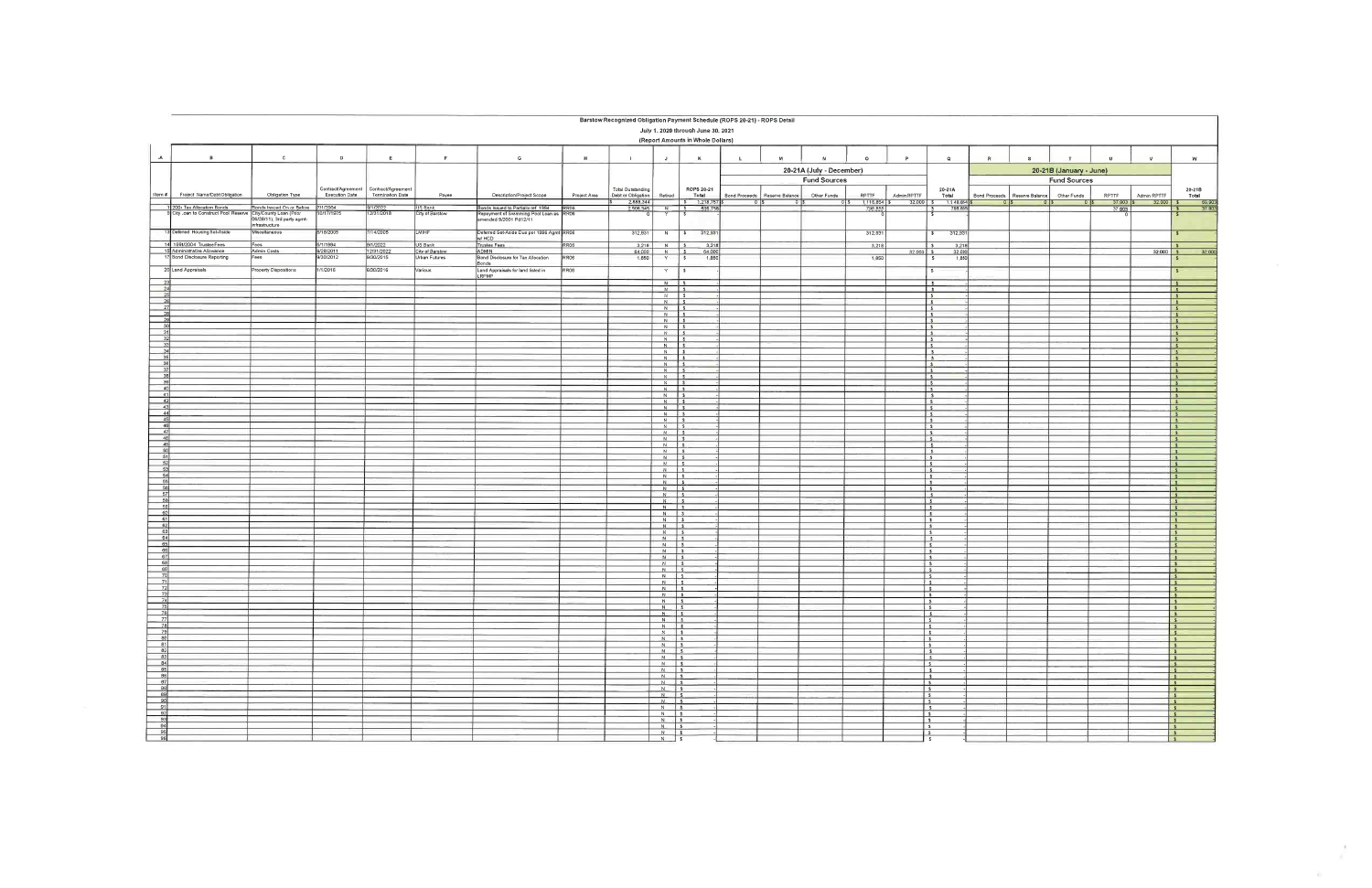# Barstow Recognized Obligation Payment Schedule (ROPS 20-21) - Report of Cash Balances July 1, 2017 through June 30, 2018 (Report Amounts in Whole Dollars)

source is available or when payment from property tax revenues is required by an enforceable obligation. For tips on how to complete the Report of Cash Sheet.

| A              | B                                                                                                                                                               | C                                     | D                                    | Е                                                                                   | F.                                 | G                         |
|----------------|-----------------------------------------------------------------------------------------------------------------------------------------------------------------|---------------------------------------|--------------------------------------|-------------------------------------------------------------------------------------|------------------------------------|---------------------------|
|                |                                                                                                                                                                 |                                       |                                      | <b>Fund Sources</b>                                                                 |                                    |                           |
|                |                                                                                                                                                                 |                                       | <b>Bond Proceeds</b>                 | <b>Reserve Balance</b>                                                              | <b>Other Funds</b>                 | <b>RPTTF</b>              |
|                | ROPS 17-18 Cash Balances<br>$(07/01/17 - 06/30/18)$                                                                                                             | Bonds issued on or<br>before 12/31/10 | Bonds issued on or<br>after 01/01/11 | Prior ROPS RPTTF<br>and Reserve<br><b>Balances retained</b><br>for future period(s) | Rent,<br>Grants,<br>Interest, etc. | Non-Admin<br>and<br>Admin |
| $\mathbf{1}$   | Beginning Available Cash Balance (Actual 07/01/17)                                                                                                              |                                       |                                      |                                                                                     |                                    |                           |
|                | RPTTF amount should exclude "A" period distribution amount                                                                                                      |                                       |                                      |                                                                                     |                                    |                           |
|                |                                                                                                                                                                 |                                       |                                      |                                                                                     | 8,893                              | 54,19                     |
|                | 2 Revenue/Income (Actual 06/30/18)<br>RPTTF amount should tie to the ROPS 17-18 total distribution from<br>the County Auditor-Controller                        |                                       |                                      |                                                                                     |                                    |                           |
|                |                                                                                                                                                                 |                                       |                                      |                                                                                     | 3,057                              | 1,619,92                  |
|                | 3 Expenditures for ROPS 17-18 Enforceable<br>Obligations (Actual 06/30/18)                                                                                      |                                       |                                      |                                                                                     |                                    |                           |
|                |                                                                                                                                                                 |                                       |                                      |                                                                                     | 7,855                              | 1,614,92                  |
|                | 4 Retention of Available Cash Balance (Actual 06/30/18)<br>RPTTF amount retained should only include the amounts distributed as<br>reserve for future period(s) |                                       |                                      |                                                                                     |                                    |                           |
|                | 5 ROPS 17-18 RPTTF Prior Period Adjustment<br>RPTTF amount should tie to the Agency's ROPS 17-18 PPA form<br>submitted to the CAC                               |                                       | No entry required                    |                                                                                     |                                    | 5,00                      |
| 6 <sup>1</sup> | Ending Actual Available Cash Balance (06/30/18)<br>C to F = $(1 + 2 - 3 - 4)$ , G = $(1 + 2 - 3 - 4 - 5)$                                                       |                                       |                                      |                                                                                     |                                    |                           |
|                |                                                                                                                                                                 | $0$   \$<br>I\$                       | $0$   \$                             | $0$   \$                                                                            | $4,095$ \$                         | 54,19                     |

|                | Balances Form, see Cash Balance Tips                                                                                                           |
|----------------|------------------------------------------------------------------------------------------------------------------------------------------------|
|                | н                                                                                                                                              |
|                |                                                                                                                                                |
|                |                                                                                                                                                |
|                |                                                                                                                                                |
|                | <b>Comments</b>                                                                                                                                |
|                |                                                                                                                                                |
| $\overline{2}$ | Adjustment of \$5,195 based on FY16-17 PPA<br>Other Fund Exp and Adjust of RPTTF of 25,822<br>based on Cash Balance in GL                      |
| $\overline{0}$ |                                                                                                                                                |
| 0              | Other Fund Exp reconciled to PPA, Excludes sale<br>of land transactions including loss on sale of land<br>and distribution of funds to county. |
|                |                                                                                                                                                |
| 0              |                                                                                                                                                |
| $\mathbf 2$    |                                                                                                                                                |